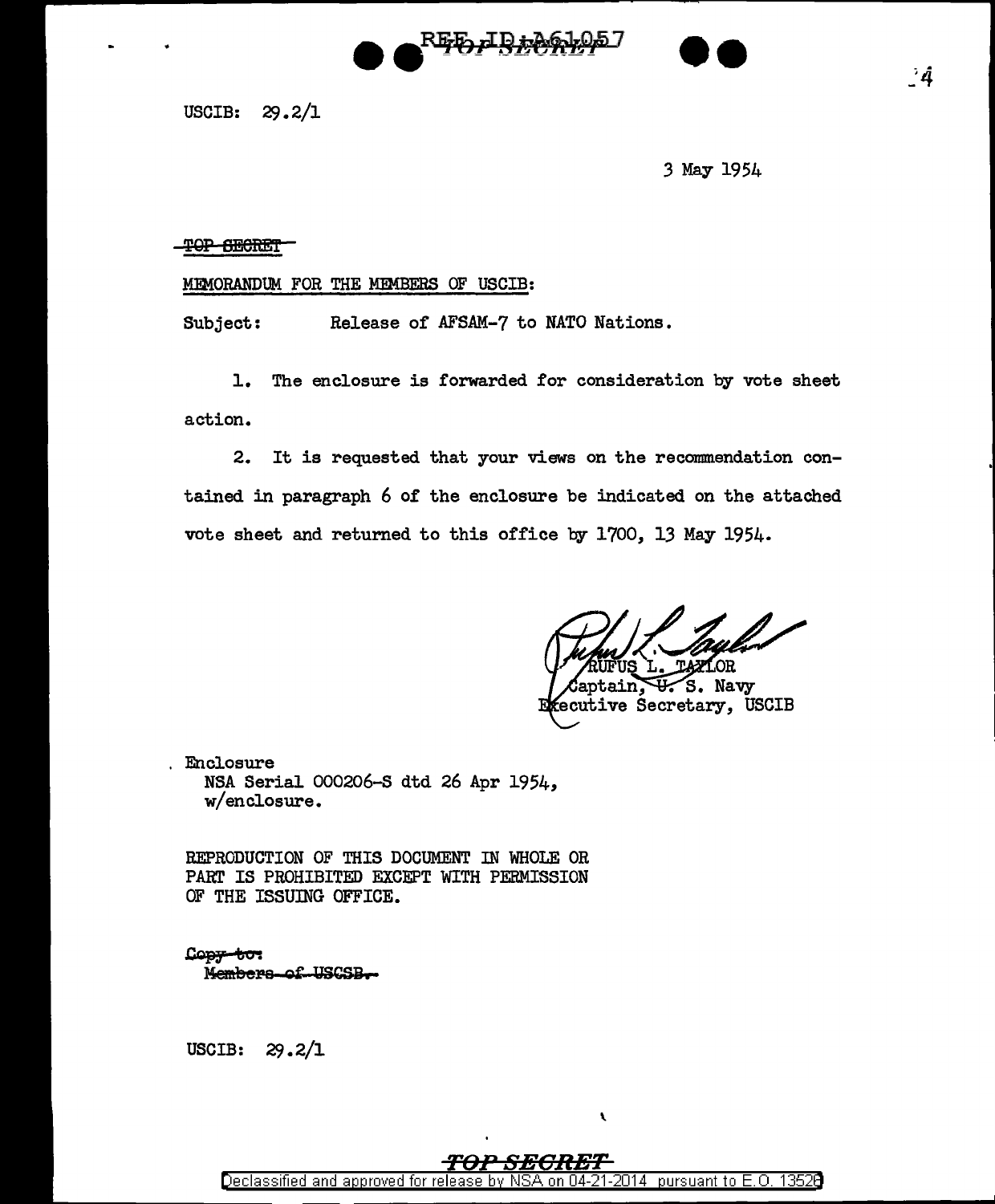



NATIONAL SECURITY AGENCY WASHINGTON 25, D. C.

Serial! 000206-S  $26$  Apr  $5h$ 

**POP GECRET** 

MEMORANDUM FOR THE MEMBERS OF USCIB

SUBJECT: Release *ot* AFSAM-7 to NATO Nations

1. On 23 March 1954, the U.S. Joint Chiefs of Staff gave final approval to the report of the 1953 UK-US Communications Security Conference. By this action, proposals previously approved by the U.S. for offering the cipher machine AFSAM-7 to NATO as a replacement for the CCM became a matter of combined UK-US agreement. The plan, in brief, calls for the introduction of the ADONIS cryptoprinciple embodied in the AFSAM-7 and AFSAM-47B into the medium and high levels of NATO by mid-1956. The plan also provides for ultimate lower level use, i.e., in the low echelons where communications are basically national in character.

2. I have received from the British Cryptographic Liaison Officer a letter stating that, in the course of consideration of the 1953 COMSEC Conference Report by the cognizant UK authorities, LSIB approved the release of AFSAM-7 for international NATO communications.

3. In addition, separately from the Report, UK consideration was given to the release of AFSAM·7 for the national communications *ot* NATO nations, since it was thought that sooner or later such use would prove necessary. This further release has been approved by the Cypher Policy Board and has also been approved by LSIB "when the need arises and provided that USCIB has no objection." This is approval in principle and is not concerned with the timing of the release.

4. The Secretary, Cypher Policy Board, has requested that he be informed if and when USCIB approves in principle the release of AFSAM-7 to NATO nations for national communications.and also if end when a decision is made to release any of the machines.

**TOP SECRET** 

-TOP SECRET CONTROL NUMBER 54-514A COPY  $24$  OF  $44$  COPIES PAGE  $\frac{1}{2}$  or  $\frac{2}{2}$  PAGES